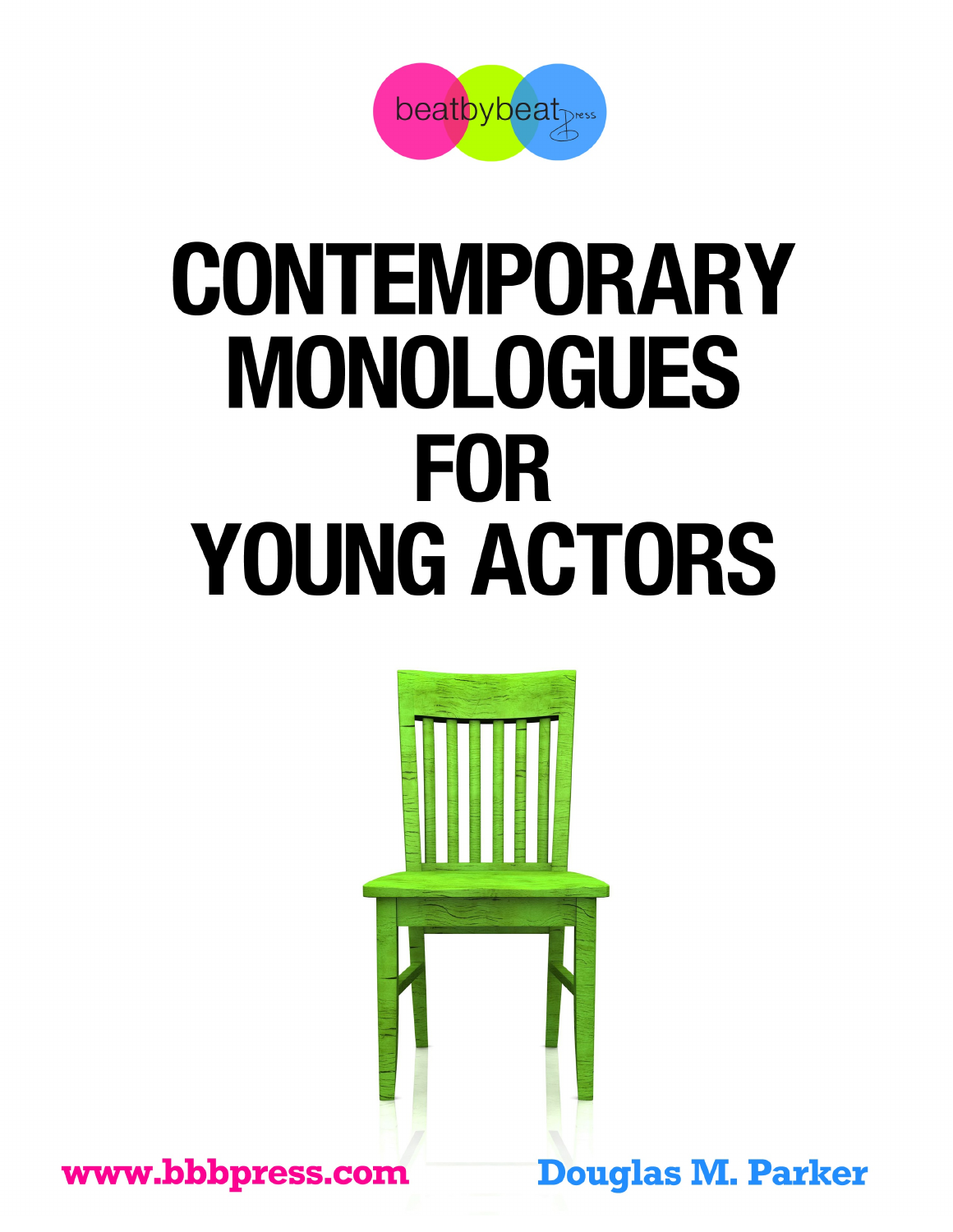# *15 Free Monologues for Remote Drama Teaching*

Published by Beat by Beat Press www.bbbpress.com Copyright © 2014 by Douglas M. Parker

*Contemporary Monologues for Young Actors* Beat by Beat Press | [www.bbbpress.com](http://www.bbbpress.com) **2**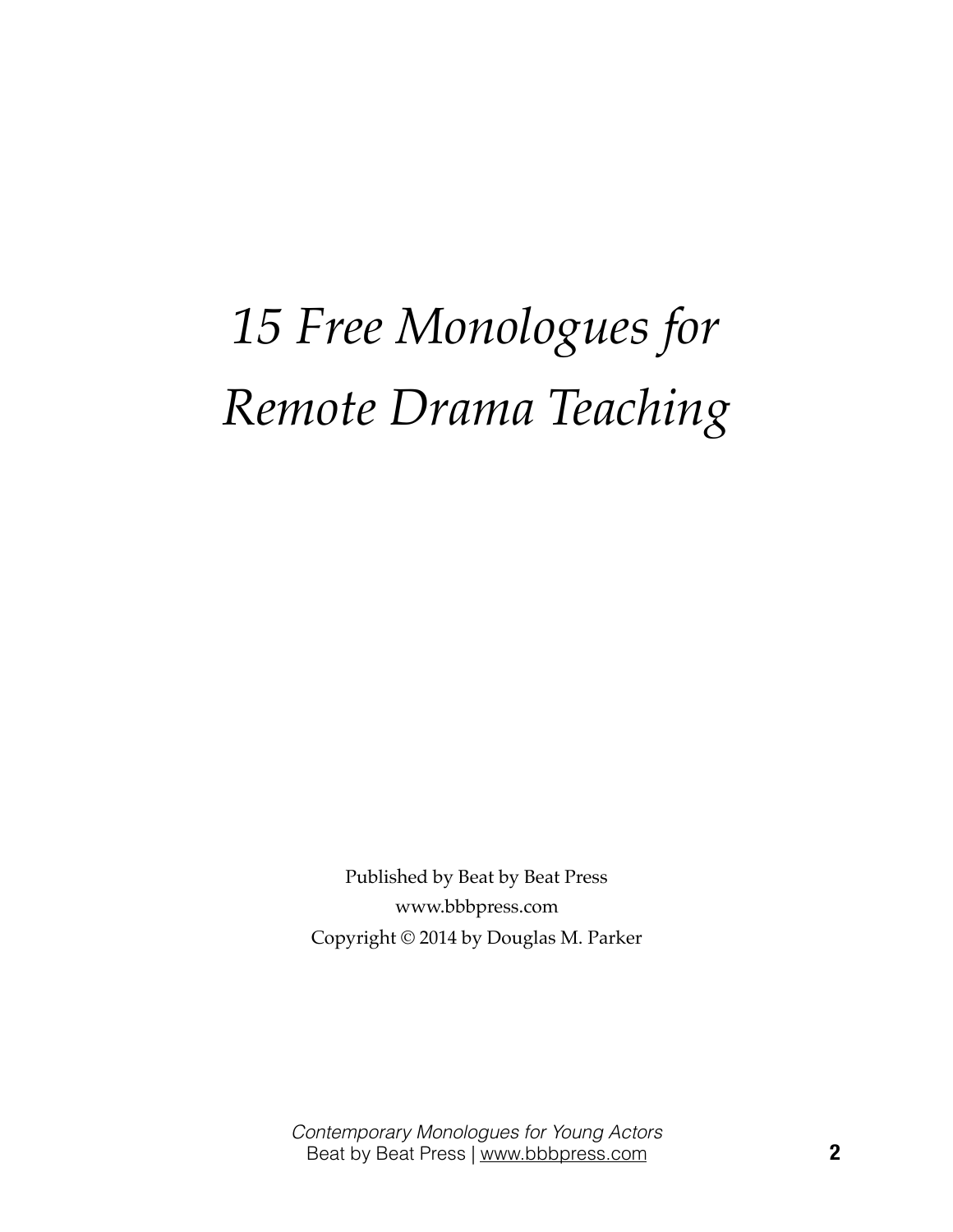# **TABLE OF CONTENTS**

#### *Free Monologues*

| <b>SHARING</b>     | $\mathbf{1}$   | <b>ADVENTURE</b>        | 31                 |  |
|--------------------|----------------|-------------------------|--------------------|--|
| <b>BUGS</b>        | $\overline{2}$ | <b>UNCOOL</b>           | 32                 |  |
| <b>WAITING</b>     | $\overline{3}$ | <b>STORY</b>            | 33                 |  |
| <b>SCOUT</b>       | $\overline{4}$ | <b>ANNOYING</b>         | 34                 |  |
| <b>GUMMY BEARS</b> | $\overline{5}$ | <b>NOTE</b>             | 35                 |  |
| <b>RIDE</b>        | 6              | <b>NOTE</b>             | 36                 |  |
| <b>BROCCOLI</b>    | $\overline{7}$ | <b>OCEAN</b>            | 37                 |  |
| <b>SILENCE</b>     | 8              | <b>QUIT</b>             | 38                 |  |
| <b>TRUST</b>       | 9              | <b>PEANUT</b>           | 39                 |  |
| <b>DIARY</b>       | 10             | <b>ADDITION</b>         | 40                 |  |
| <b>FROG</b>        | 11             | <b>FAST</b>             | 41                 |  |
| <b>PROBLEM</b>     | 12             | <b>ART</b>              | 42                 |  |
| <b>SHOPPING</b>    | 13             | <b>KARMA</b>            | 43                 |  |
| <b>ASSIGNMENT</b>  | 14             | <b>YES</b>              | 44                 |  |
| <b>BASKETBALL</b>  | 15             | <b>THEORY</b>           | 45                 |  |
| <b>BEAUTIFUL</b>   | 16             | <b>LOVE</b>             | 46                 |  |
| <b>HOME</b>        | 17             | <b>LOOK</b>             | 47                 |  |
| <b>NICE THINGS</b> | 18             | <b>LOOK</b>             | 48                 |  |
| <b>SICK</b>        | 19             | <b>CREATION</b>         | 49                 |  |
| PIANO LESSONS      | 20             | <b>RUN</b>              | 50                 |  |
| <b>VOTE</b>        | 21             | <b>TRAP</b>             | 51                 |  |
| <b>CANDY</b>       | 22             | <b>MAGIC</b>            | 52                 |  |
| <b>UNIVERSE</b>    | 23             | <b>ADVICE</b>           | 53                 |  |
| <b>CATS</b>        | 24             | <b>MOVE</b>             | 54                 |  |
| <b>TALK</b>        | 25             | ACT                     | 55                 |  |
| <b>SECRET</b>      | 26             | GOOD-BYE                | 56                 |  |
| <b>HOMEWORK</b>    | 27             |                         |                    |  |
| <b>SCIENCE</b>     | 28             |                         | To download all 54 |  |
| NOW AND THEN       | 29             | monologues, click here. |                    |  |
| <b>NORA</b>        | 30             |                         |                    |  |

*Contemporary Monologues for Young Actors* Beat by Beat Press | [www.bbbpress.com](http://www.bbbpress.com) **3**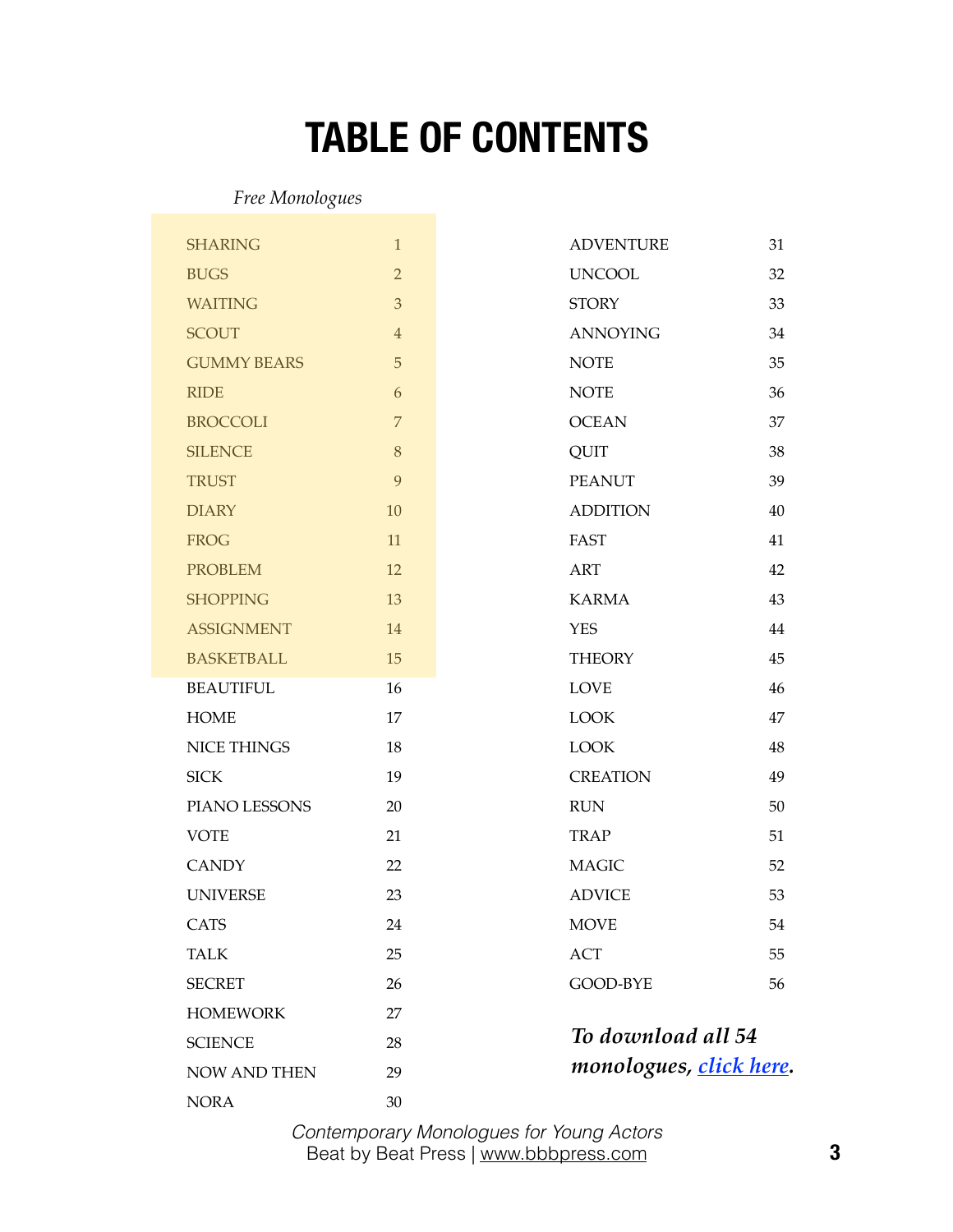#### <span id="page-3-0"></span>**SHARING**

Some people think I don't like sharing, but that isn't true at all. I love sharing. I mean, what's not to love about being able to go up to someone and say, "Hey, can I have some of that candy?" And then they give you some! Or, "Can I ride your bike for a while?" And then you get to ride their bike! Sharing is awesome. Sometimes you have to be careful, though. Like if someone comes up to me and says, "Can I have one of your cookies?" Well, if I gave them a cookie, then I might not have any cookies left to share with other people and that would be, like, the opposite of sharing. So I have to say no. Because sharing is really important.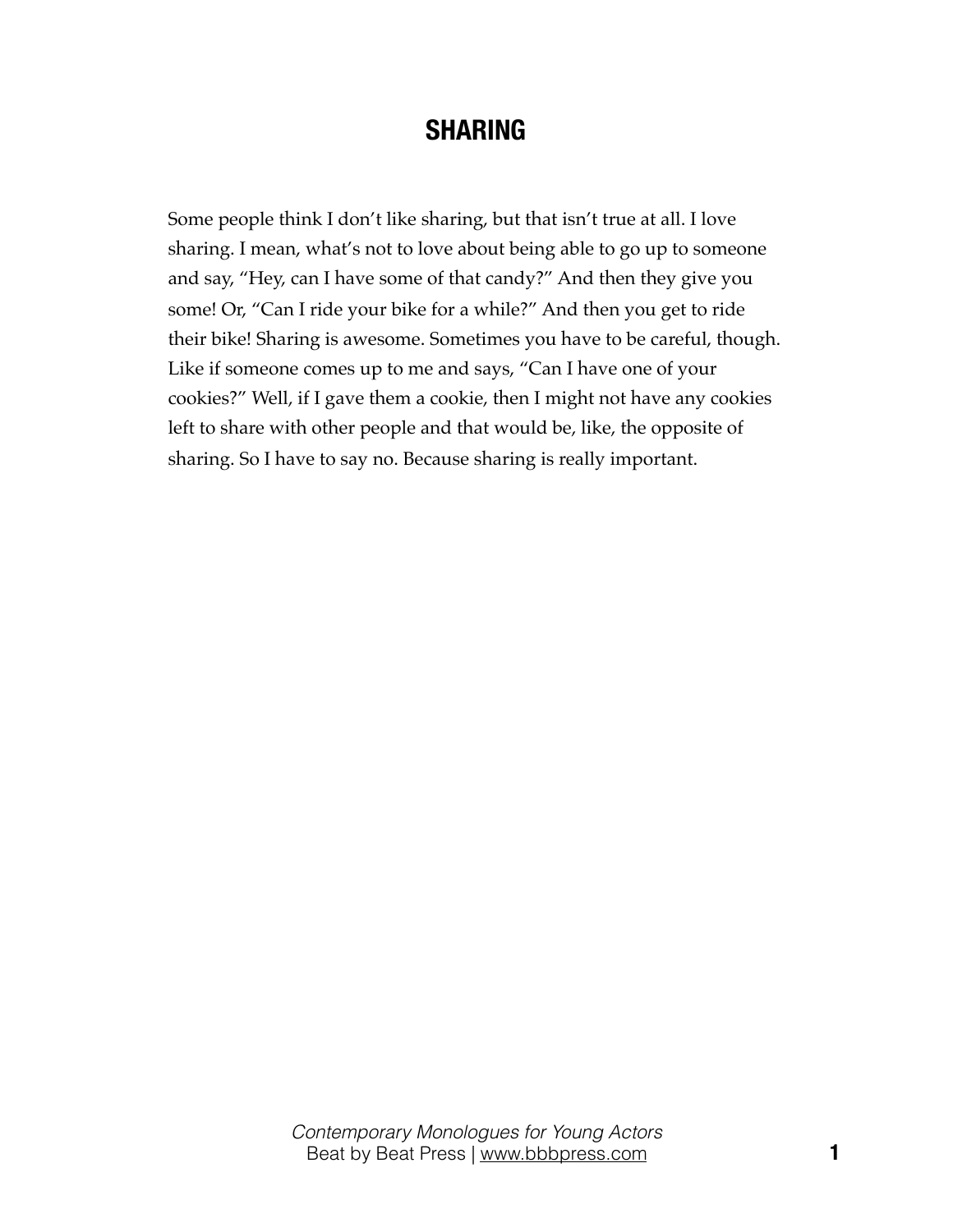#### <span id="page-4-0"></span>**BUGS**

I like bugs. A lot. Spiders, ants, beetles, scorpions. Most people don't even know that scorpions are insects. They think they're lizards or something. But they're not. Even lobsters are related to spiders. Yeah. So enjoy your dinner. Everyone's always telling me that bugs are disgusting. But I say, if you can like dogs, why can't you like bugs? Truth is, most dogs are covered with bugs anyway. So every time you pet your dog, you're really just petting a bunch of bugs. Even *I* wouldn't do that. Yeah. Now who's the disgusting one?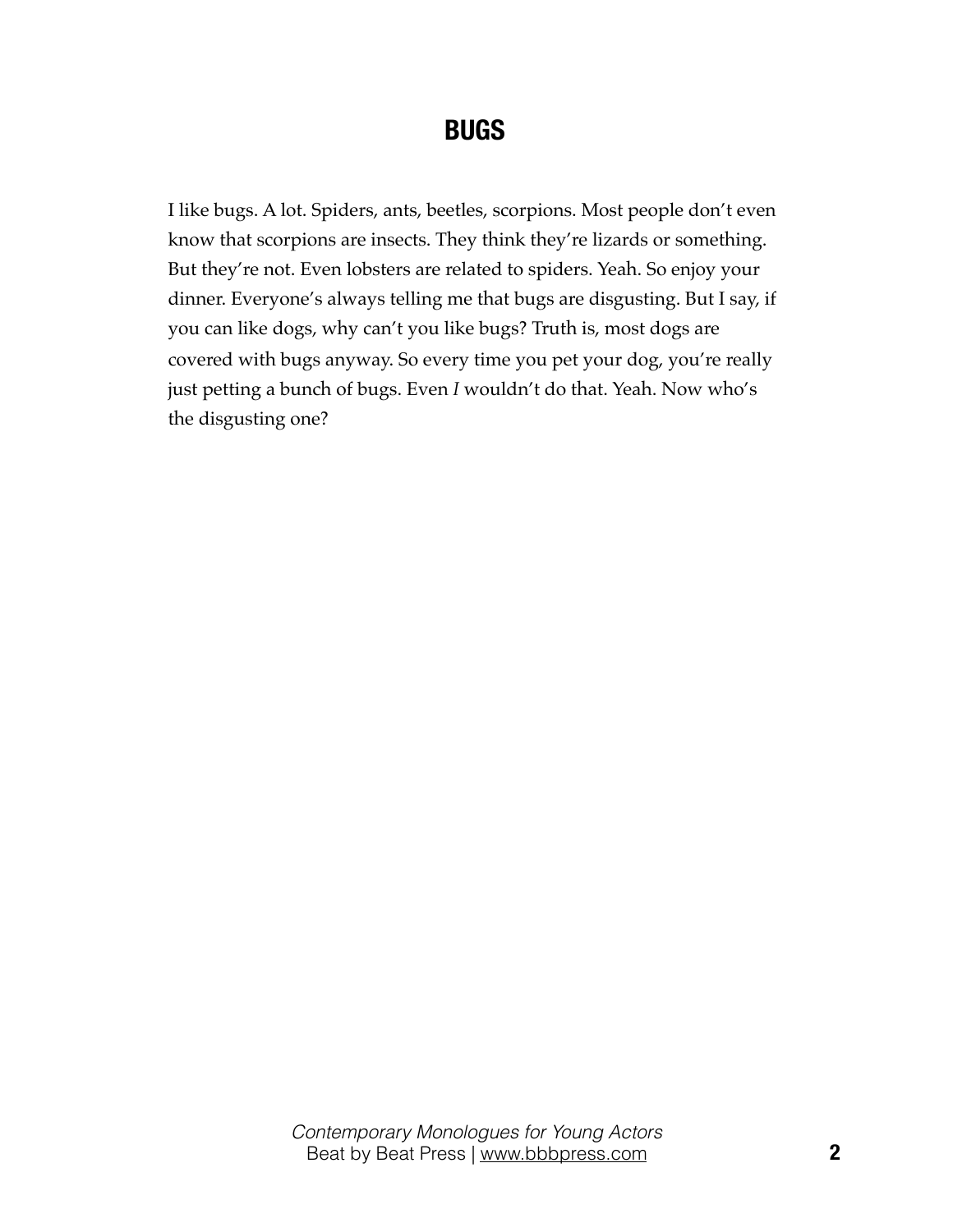#### <span id="page-5-0"></span>**WAITING**

*(Your character is staring at the clock, waiting for the end of the school year.)*

The last five minutes before the end of the school year has to be the longest five minutes in the world. Seriously. Entire planets have been formed and exploded in less time. And it doesn't help that this clock is definitely broken. Look at how slow the second hand is moving. Tick . . . . . . .Tock . . . . . . . Tick. Why doesn't somebody fix that thing? Come On! It's not like the janitor has anything better to do. Good grief – I think I just saw the second hand move backwards. Hold on. Was that . . . ? Yes! The minute hand just moved up one minute!

*(Stare at the clock for an extended moment.)*

Sheesh. The last four minutes before the end of the school year has to be the longest four minutes in the world.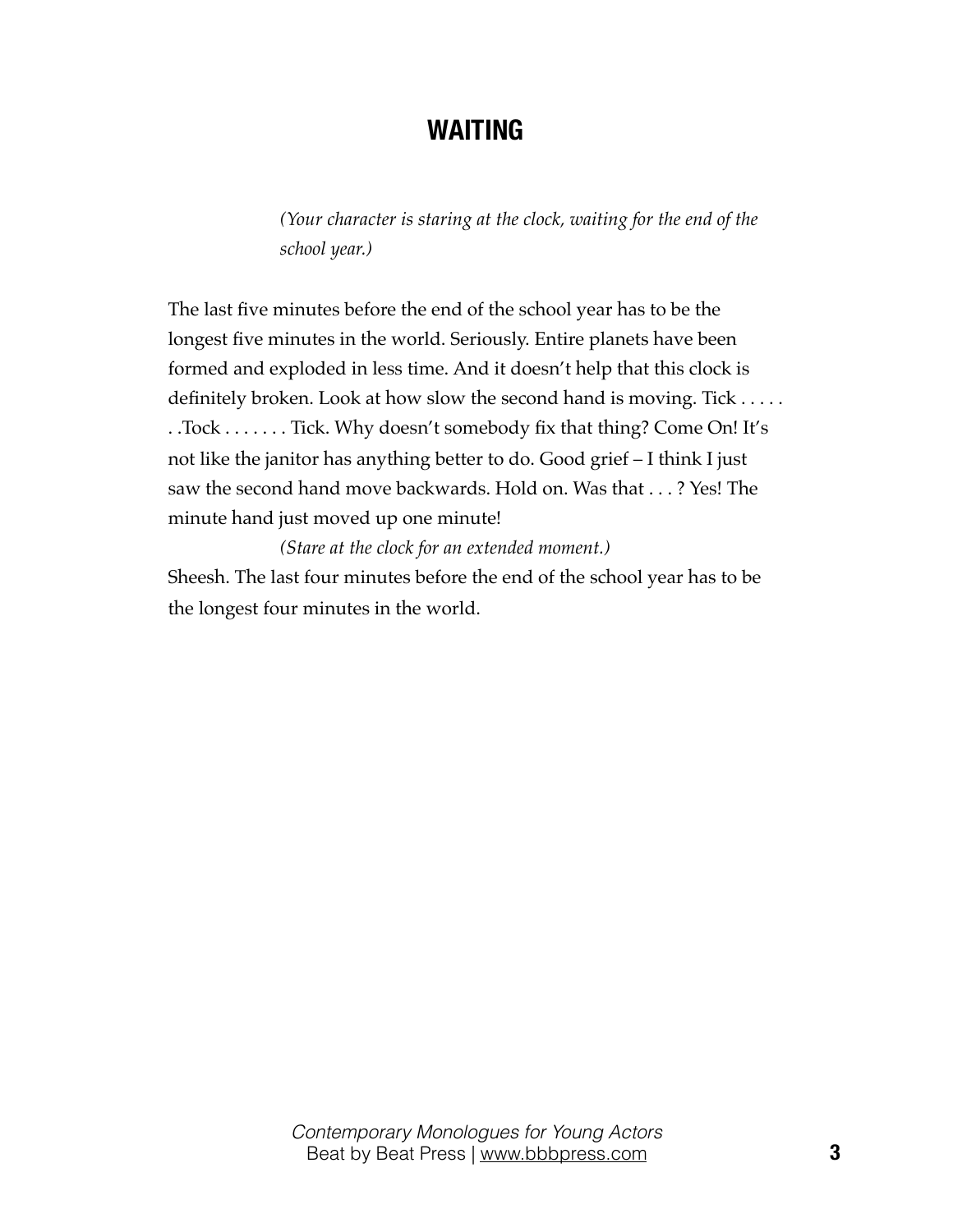#### <span id="page-6-0"></span>**SCOUT**

Before we moved here, we had this big dog named Scout. Mom always said he was a total mutt, but I think he was also part collie. And maybe part golden retriever. But he was definitely at least half mutt. Scout was supposed to be the whole family's dog, but he was really mine. I mean, after school, it was me he would be waiting for. And when anyone threw his ball, I'm the one he always brought it back to. And at night, it was always my bed he slept in. But before we moved here, my Mom found out we weren't allowed to have any pets, so we had to give him away to my cousins. I don't really talk about it, but sometimes I dream about Scout. He's got his ball in his mouth and he's looking for me. And I'm saying, "Here, Scout. I'm right here." But he doesn't hear me, and he can't see me, and I'm saying, "I'm right here. Scout. I'm right here." And then, I don't know, I guess I wake up . . . I don't know if Scout dreams about *me*.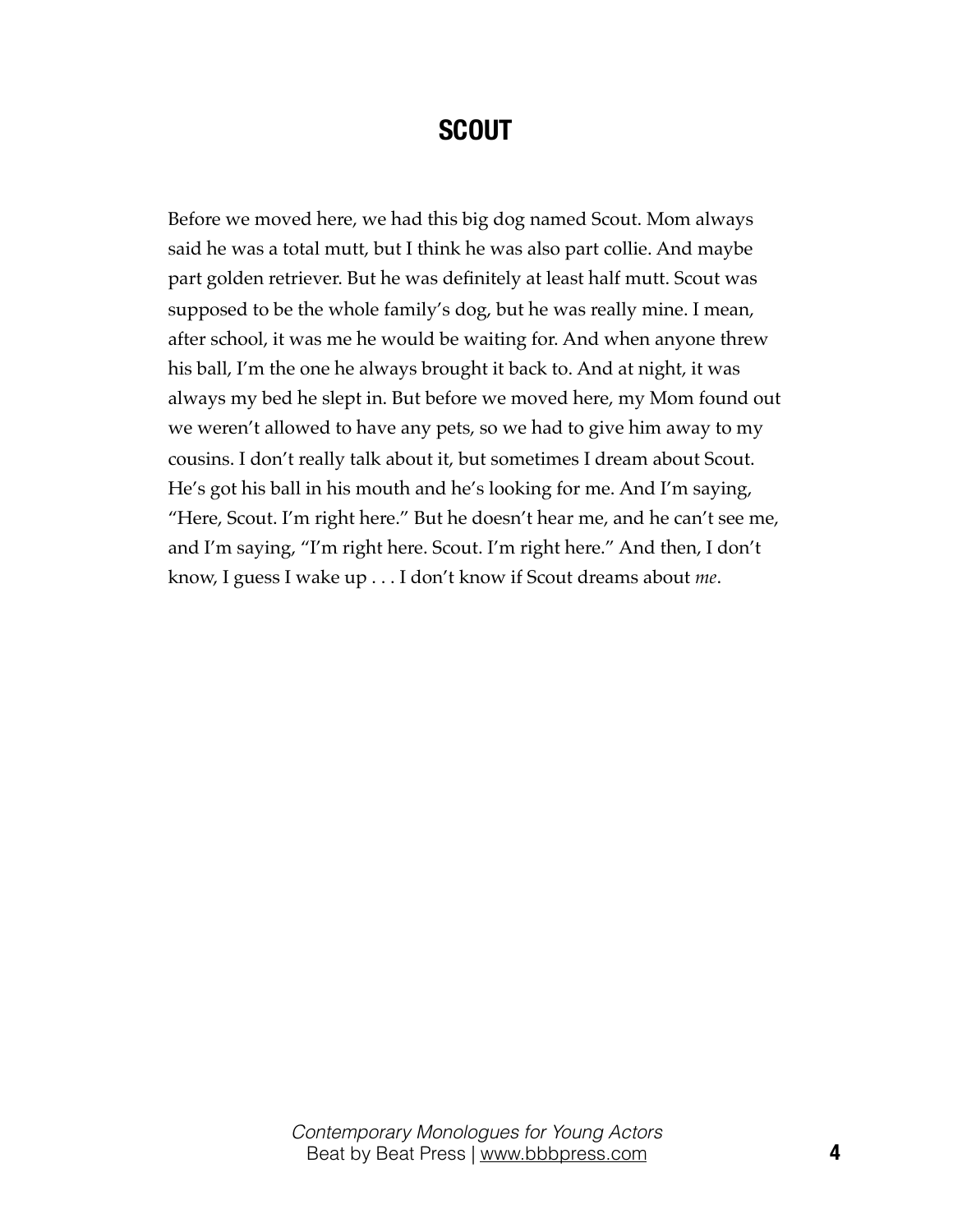#### <span id="page-7-0"></span>**GUMMY BEARS**

The difference between thinking about having no school all summer and actually having no school all summer is like the difference between thinking about Gummy Bears and actually eating them. I mean, when you think about Gummy Bears and imagine eating them, it's so easy to remember how sweet they are. And how chewy. And that they're really, really good. I mean Gummy Bears are REALLY good. But the truth is, the only thing that imagining eating Gummy Bears does for you is make you even hungrier for Gummy Bears. But on the other hand, imagining not having school all summer . . . I mean, actually not having school all summer . . . I forget what I was gonna say . . . Does anyone have any Gummy Bears?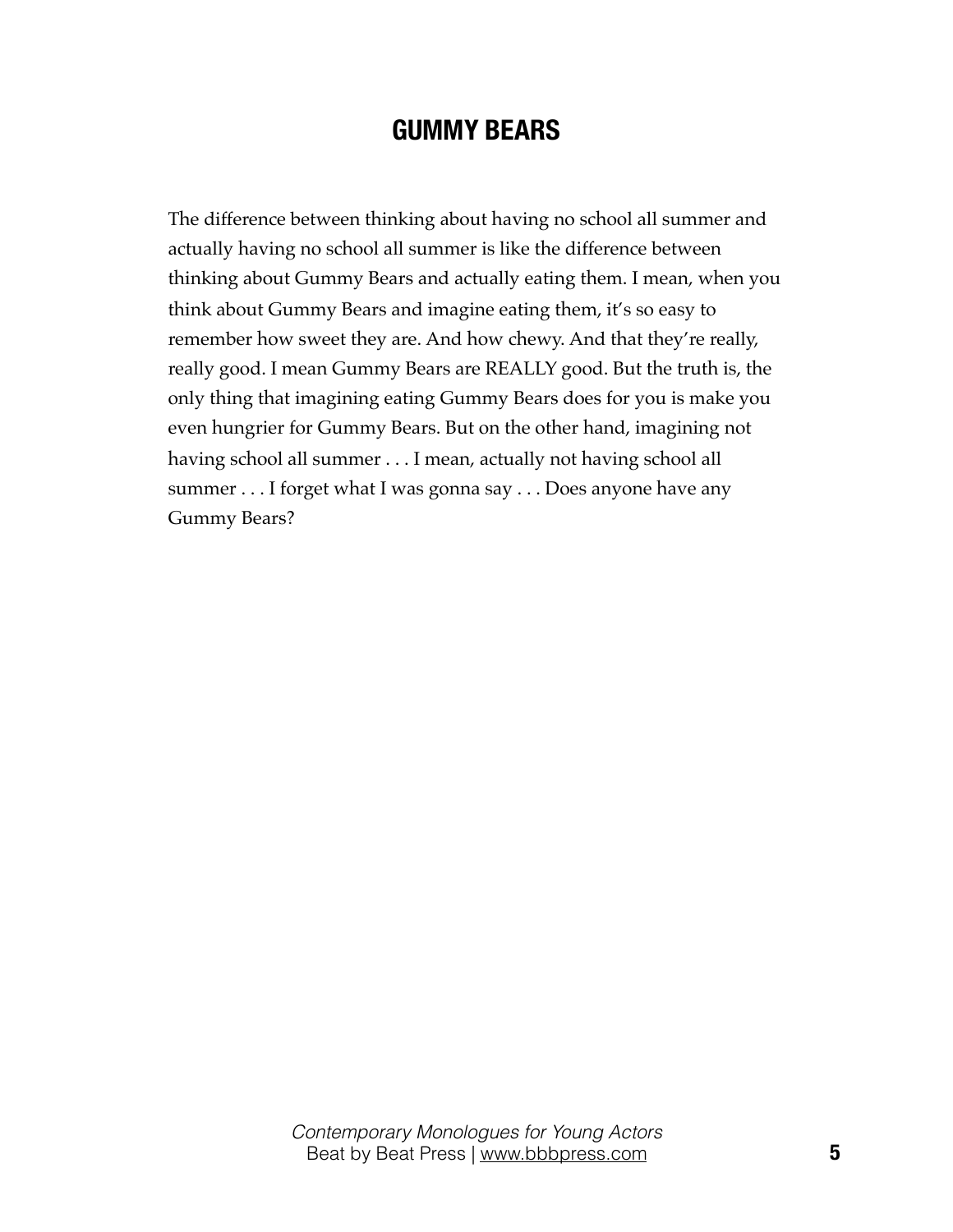#### <span id="page-8-0"></span>**RIDE**

*(Your character is riding a roller coaster and not liking it at all. These are the thoughts that are going through your character's mind. NOTE: For this monologue, you should be sitting in a chair. Make sure to use your body to show when the coaster is going up and when it's going down.)*

#### *(Going up.)*

Omigod, omigod, omigod, omigod. I don't know why I ever got on this thing. I hate roller coasters. I've always hated roller coasters. I should never have listened to what Chris said. Whoa – here come's the top and – AAAAGH!

*(Going down fast.)*

How is this fun? This is not fun. This is no fun at all. AAAAGH! *(Going up.)*

Omigod, omigod, omigod, omigod, we're going up again. And we're going higher. And we're going higher. Why don't they have a stop in the middle of this thing to let people out? That would be a good idea. They should have – AAAAGH!

*(Going down fast.)*

Just hold on. Just hold on. Just hold on. AAAAGH! WE'RE ALL GONNA DIE!

#### *(Leveling off.)*

OK, OK, OK, we're slowing down. We're on the ground. We're slowing down. We're stopping. Yes. Yes. Yes. It's over.

*(To a friend in the coaster next to you.)*

What? Yeah, really fun. Let's go home.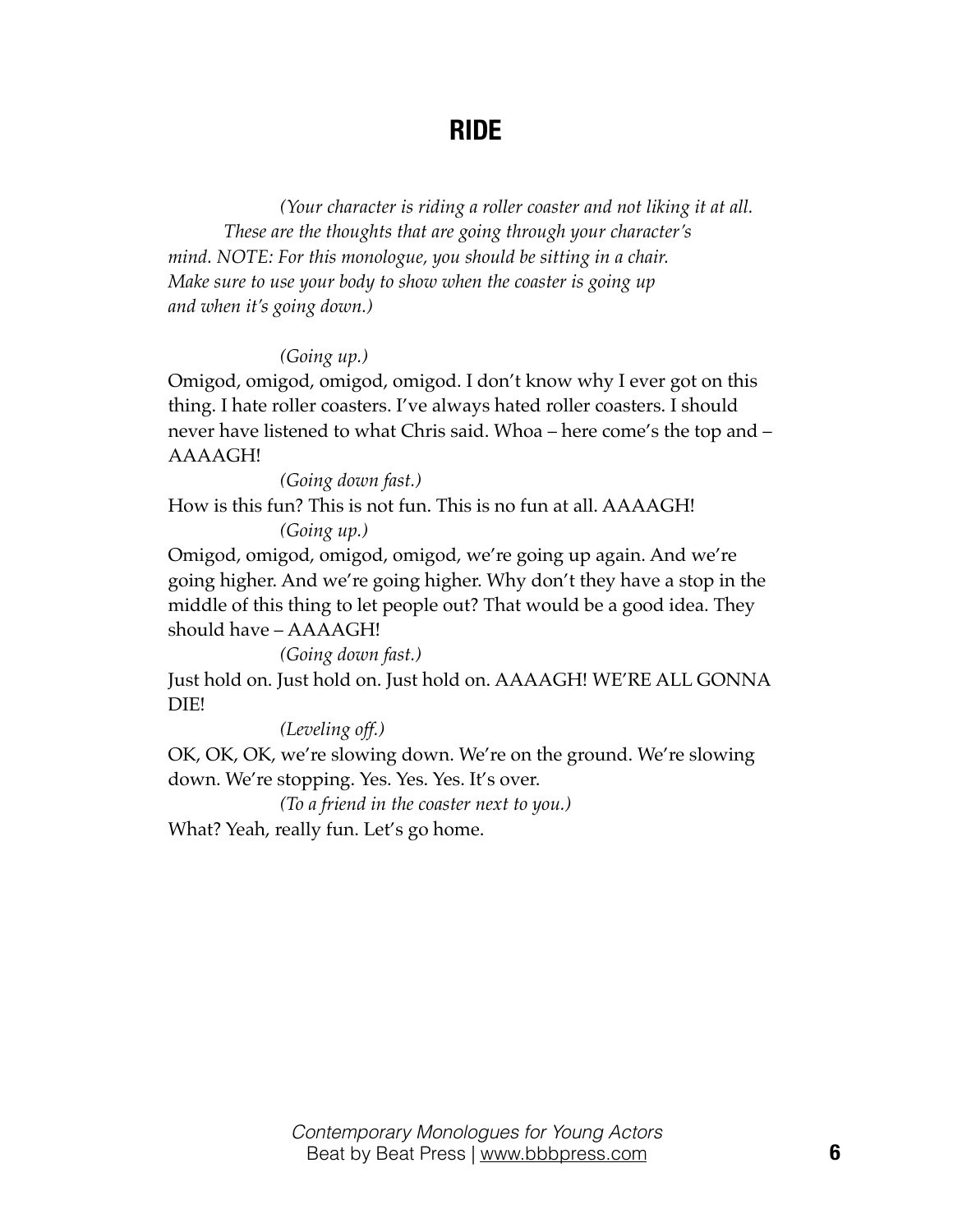# <span id="page-9-0"></span>**BROCCOLI**

Why does broccoli even exist? For one thing, it's gross. For another thing, it's disgusting. And for a third thing, it's ugly. Well, someone has to say it. Broccoli is ugly. Like, think about French fries. French fries are a vegetable too. But they're not gross . . . unless they're cold. And they're totally not ugly. I mean, hello – they're *golden*. In what universe is gold not a good thing? And did I mention broccoli tastes bad? Yeah, basically broccoli has nothing at all going for it. Except that my Mom likes it. And tries to make me eat it. Did I mention that broccoli is disgusting?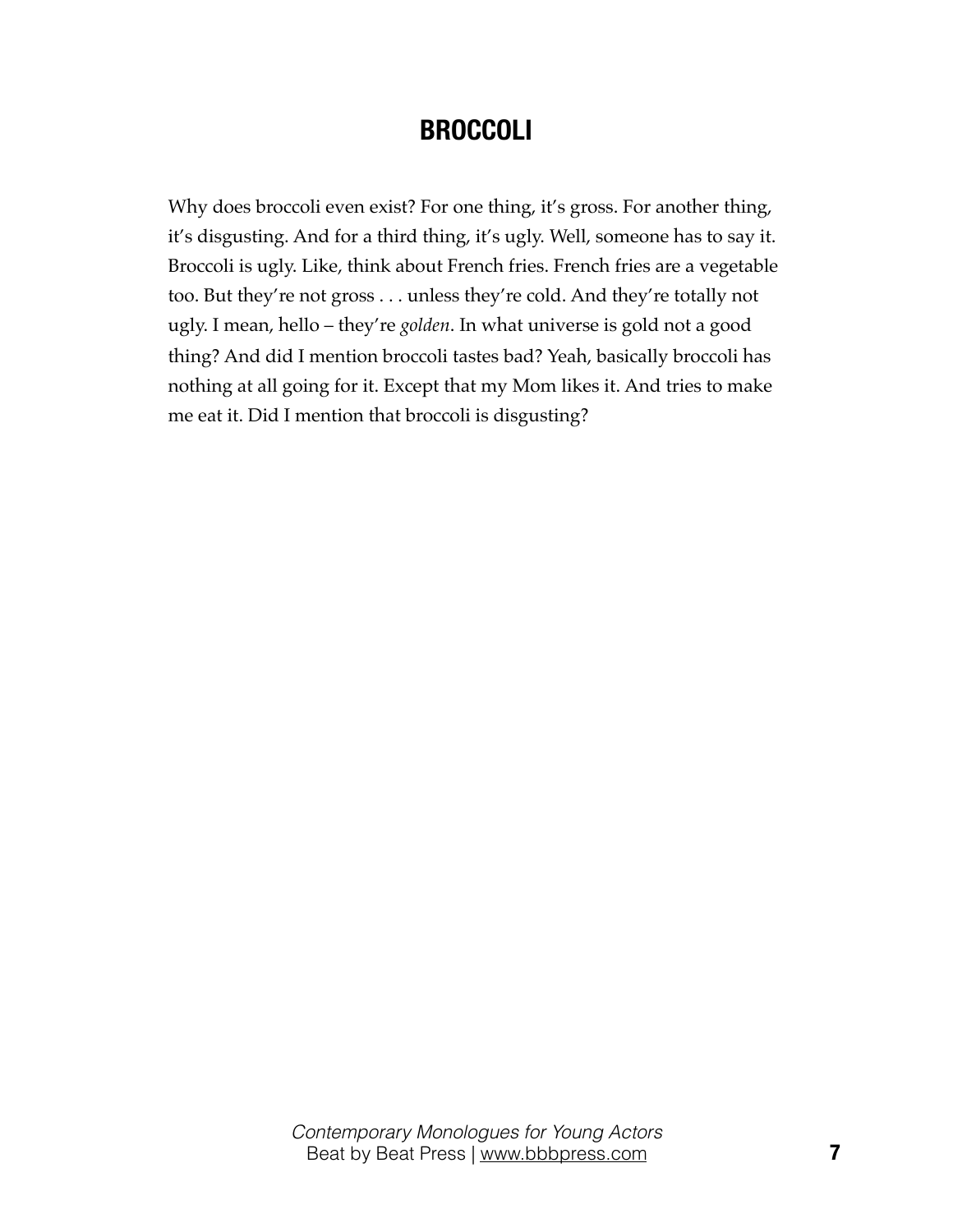#### <span id="page-10-0"></span>**SILENCE**

*(Your character is reading a book and talking to an unseen person nearby who just won't stop talking. Begin by reading the book silently. After a few moments, without looking up, hold up your hand in a "Stop" gesture towards the unseen person and begin the monologue.)*

Stop talking. Just stop talking . . . No . . . Nope . . . Un unh.

*(Lower your hand and continue reading for a few moments, then look up at the unseen person.)*

I'm sorry, did you say something? . . . That's what I thought. Don't.

*(Go back to reading the book for several moments. When you speak again, don't look up.)*

You know, I can see your mouth moving. And I can hear sounds coming out of it. That must mean you're talking. Remember that part where I said, *Don't*? Well, don't.

*(Reading the book for several more moments. Close the book and look up.)*

OK, I'm finished. Hey – where are you going? . . . Well, it's not like I . . . What?!? . . . Fine . . . Gah! Some people are so sensitive.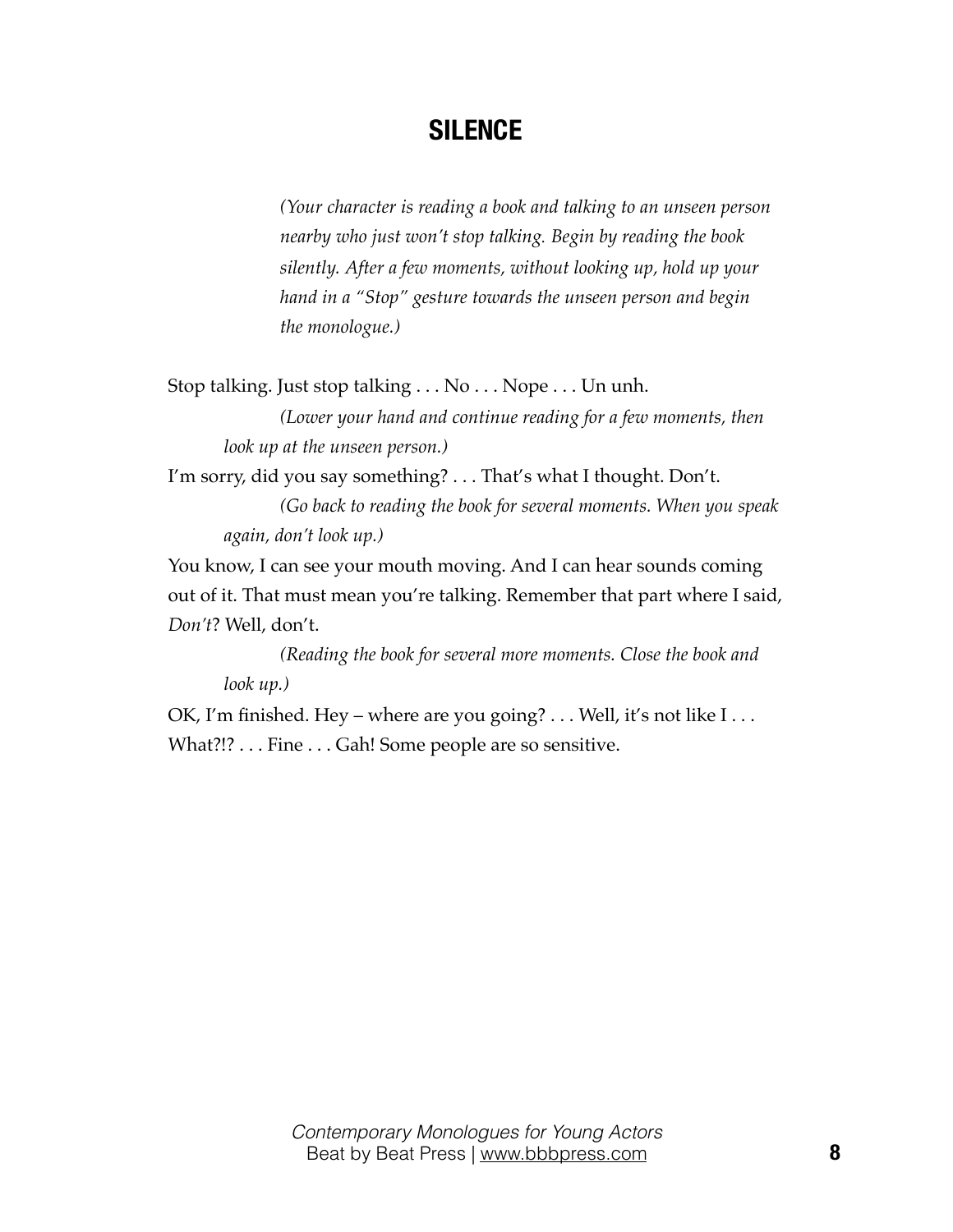# <span id="page-11-0"></span>**TRUST**

My uncle says there are two kinds of people. People you can trust and people you can't trust. The people you can trust are the ones you *know* are out to get you. The people you can't trust are the ones you don't know if they're out to get you or not. Undependable, I guess.

When I grow up, I want to be just like my uncle. He's super smart. And really, really rich. He's so rich that he always has a bunch of people around him just to do whatever he says. Some of them will even do whatever he says before he says it. And he's got three houses. Three! And he hardly ever lives in any of them. So I know he must be right about the not-trusting-people thing. The only thing is, if he *is* right, how I do I know I can trust what he says?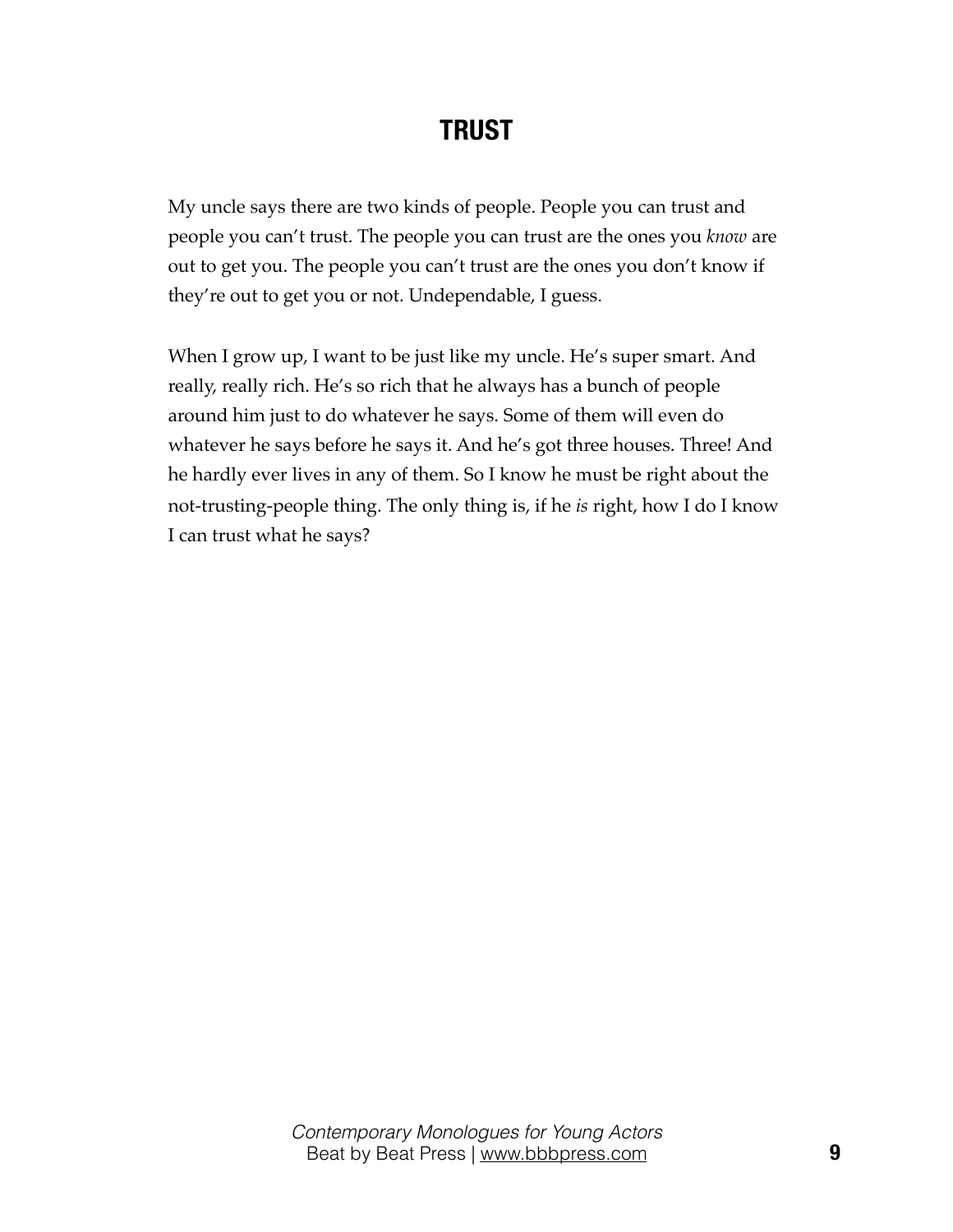#### <span id="page-12-0"></span>**DIARY**

#### *(Your character is writing in a diary.)*

Dear Diary. Today was the worst day of my whole life. Everyone was mean to me. At recess, I stepped in a puddle in my brand new sneakers. When I got home, I saw that my goldfish had died. And then my brother stole my allowance. It was so bad that if I could go back and change everything, I'd . . .

> *(Stop. Think a moment. Start to smile. Now, as you re-read your diary entry out loud, you'll be crossing out the bad things you've just written and writing in good things in their place.)*

Dear Diary. Today was the . . .

*(Cross out "worst" and write in a new word.)*

*. . . best* day of my whole life. Everyone was . . .

*(Cross out the old "bad" thing and write in the new good one.)* ... really, really nice to me, because they like me so much. At recess, I stepped in a puddle . . .

*(Cross out the old "bad" thing. Think a moment, then write.)* . . . of diamonds.

*(Think another moment, then write again.)*

. . . And rubies. In my brand new sneakers. Which everyone said were the best sneakers ever. When I got home, I saw that my goldfish had died . . .

*(Write.)*

. . . after being abducted by aliens. And then my brother stole my allowance. But he got caught by Mom and Dad, and they told him that they were ashamed of him and that he is the worst brother in the world. And then they sent him to his room and told him not to come out until he is as smart, good-looking, fun and likeable as me . . . The . . . end.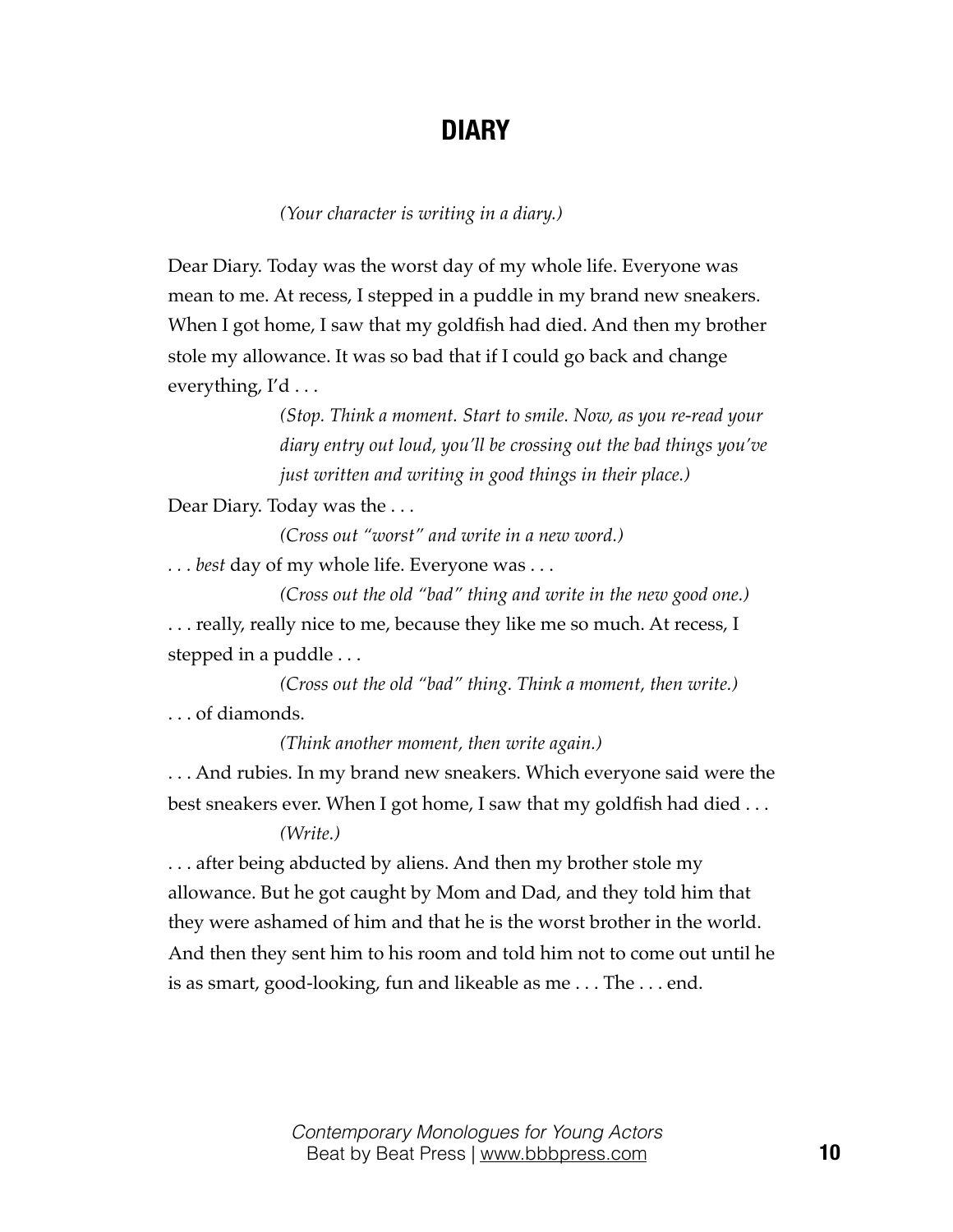#### <span id="page-13-0"></span>**FROG**

So every year after summer ends, they make everybody in the whole class get up and talk about what they did all summer. Not all at once. Like one at a time. Booooring. And embarrassing. I don't even know what's worse, having to listen to everyone else's lame summer or having to stand up there in front of everyone else and talk about my own incredibly lame summer. Seriously. I have to stand up there and say things like, "And then one day, my Dad took us all fishing and I caught a frog!" Whatever. (*Pause.*) You want to know about my summer? Fine. Monday, woke up. Went to bed. Tuesday, woke up. Went to bed. Wednesday, woke up, had a fight with my brother, was sent to bed.

But then one day, my Dad really did take us fishing, at this pond over in Maguire Park and this stupid frog somehow wound up getting stuck on my hook. And this . . . this stupid frog, he was like, gasping. Like screaming without any sounds coming out. And his eyes were really wide open, and he was just looking at me, like, I don't know, like "how could you do this?" Or like, "help me." Or, I don't know, like, "all I wanted was a nice day in the park, too." And my little brother was crying. And my Mom was yelling at my Dad to do something. And my Dad said, "It's OK, Jess." And he pulled the frog off the hook and put him on the ground, and I saw the frog, like, hop away a little bit funny, but I think he was OK . . . I'm pretty sure he was OK. And then the next day, I got up, had a fight with my brother, and was sent to bed early.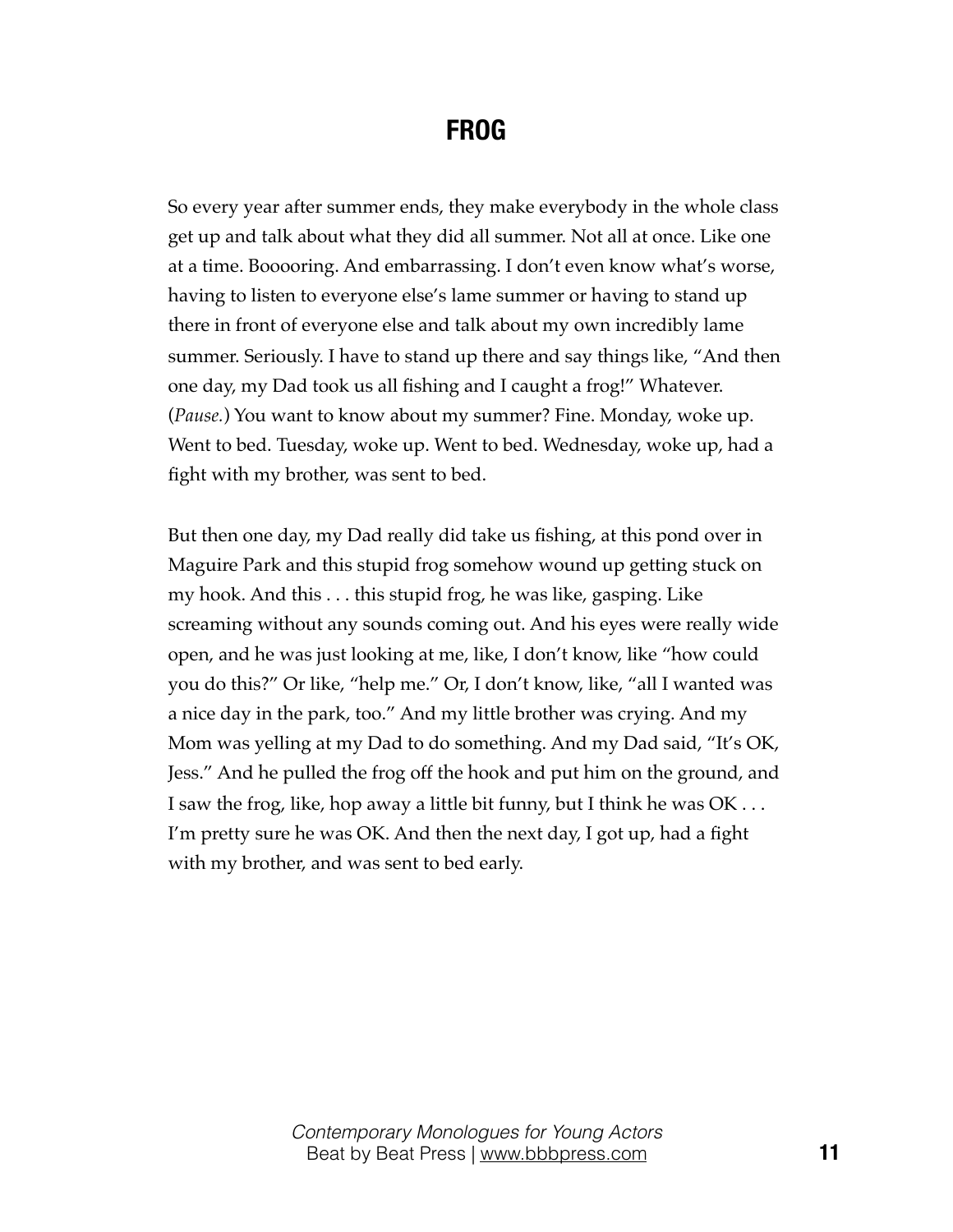#### <span id="page-14-0"></span>**PROBLEM**

I have a drinking problem . . . When I drink, I pee. And that's a problem. The thing is, though, that I love to drink. Orange soda. Grape soda. Ginger ale. Coke. Pepsi . . . Orange juice. Apple juice. I love the juice. Last week, we went on a field trip to, like, an hour away by bus. I knew I shouldn't have drunk two Cokes before we got on the bus, but I did it anyway. Maybe halfway there, I really had to pee. I mean *really* had to pee. And I said to Mrs. McCready, "I really have to pee." She said, "Can you hold it?" And I said, "No. I think I waited too long to tell you. I have to go *now*." So, in front of the whole class, she says to the bus driver, "We need to pull over. Taylor has to pee." I thought I was gonna die. If I didn't explode first. When I got back on the bus, everyone was laughing. You better believe I only drank *one* Coke on the way back.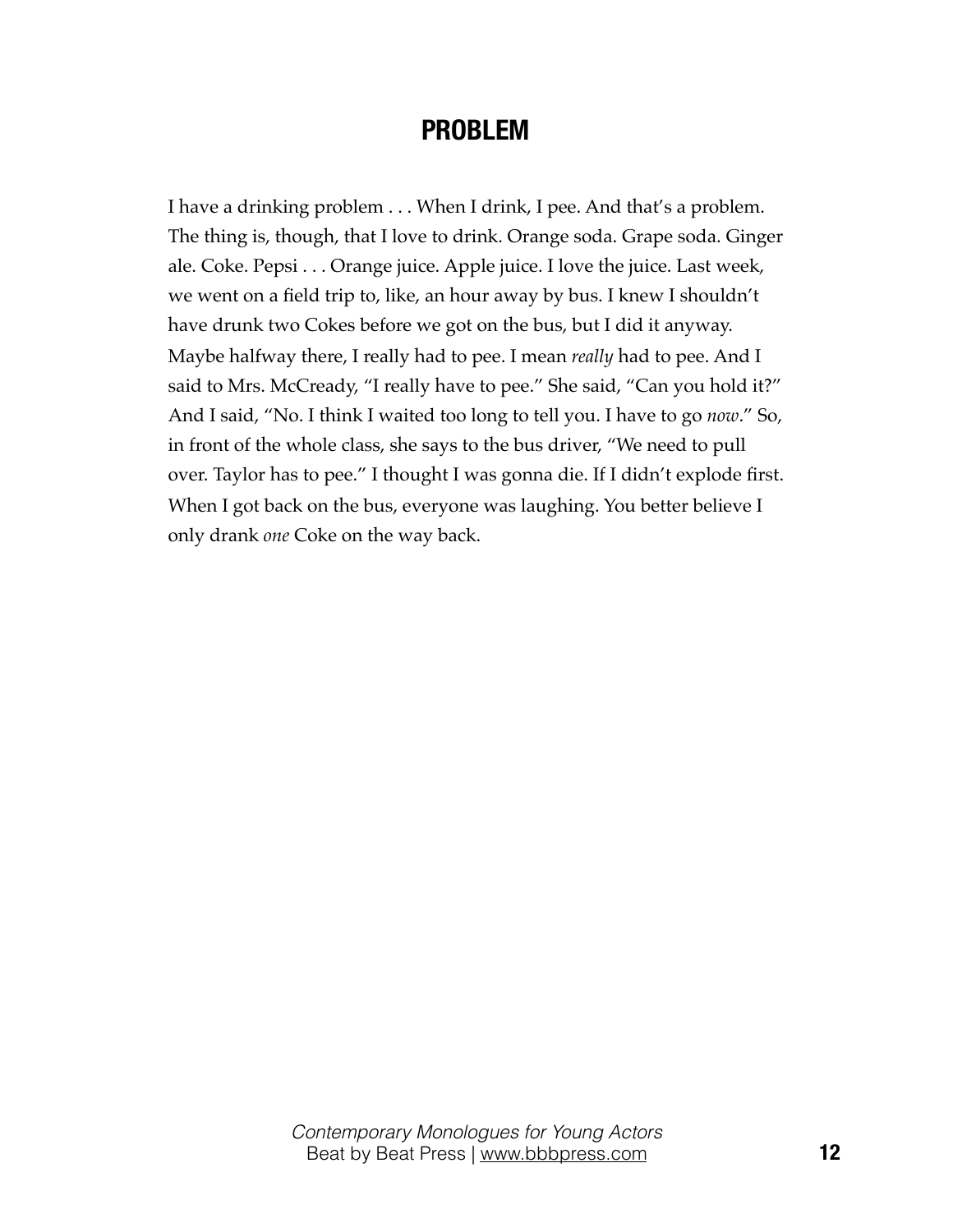#### <span id="page-15-0"></span>**SHOPPING**

So I was in the clothing store with my Mom and I saw that this girl I kind of know from up the street, named Jenna, actually works there. So I said to my mom, "You know, I can shop for my own clothes. I don't need your help." And she said, "I've seen what you pick out when I'm not around and that's not gonna happen." Arggh! And this girl Jenna is looking over and I know she can hear us and she comes right over and says to my mother, "May I help you?" I wanted to die. And my mom says, "Yes, we're looking for a pair of pants – nothing too tight." Oh, my God! So Jenna brings out this pair of jeans from, like, the 90's or the Roman Empire or something and I have to put them on. And I'm standing in front of the mirror and my mom says to Jenna, "Don't you think they're a little too tight in the . . . you know." And Jenna stares right at my . . . you know . . . and says, "Don't worry, Mrs. Crawley. No one's even gonna be looking there." The next day I told my mom that the dog had chewed the pants up.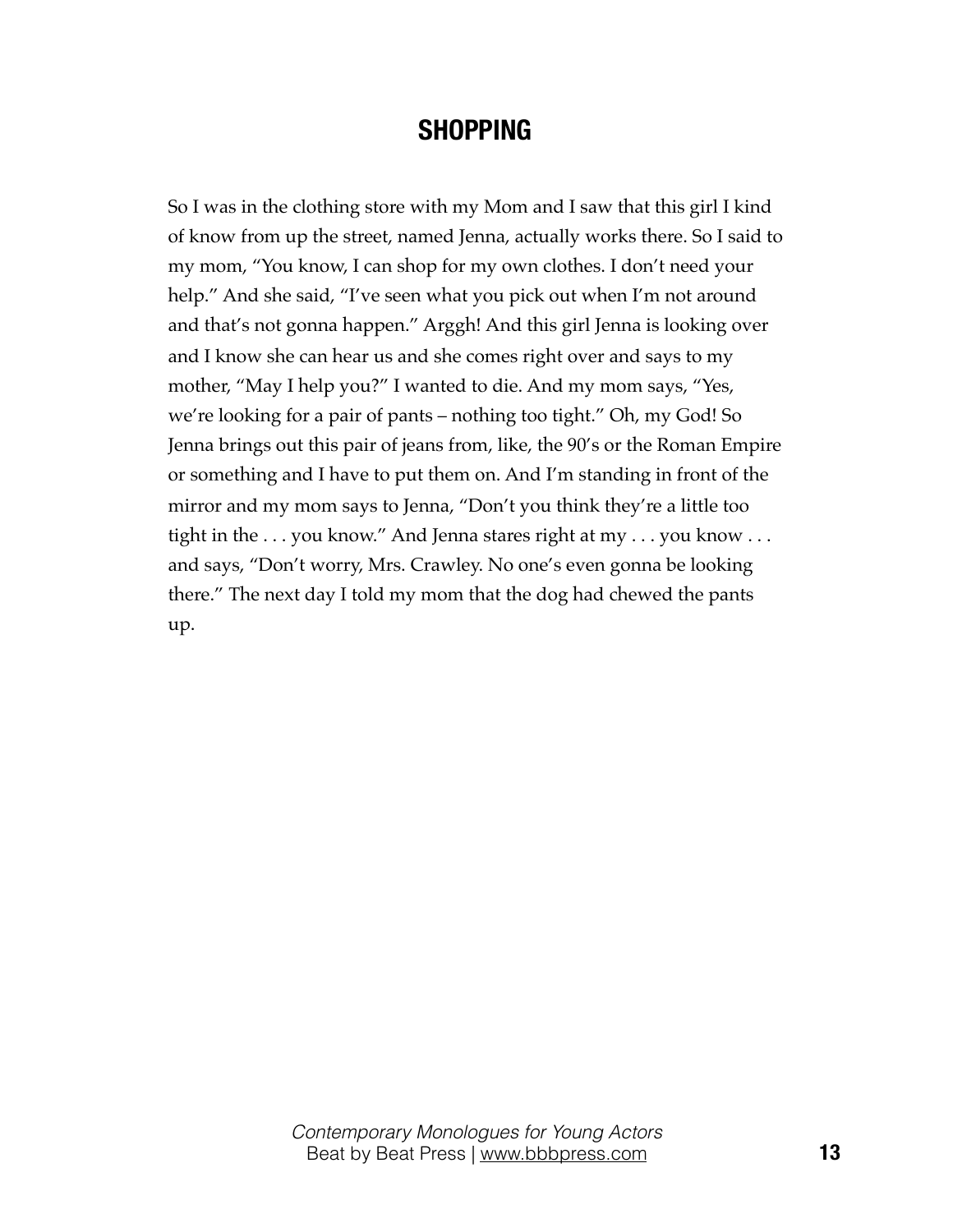### <span id="page-16-0"></span>**ASSIGNMENT**

*(Your character is presenting a writing assignment to the class.)*

Well, as you all know, Mr. Patterson told us we had to write a hundredword essay about something we did this weekend, so here goes.

My Boring Trip to the Thompson Valley Supermarket, by Alex Grundel.

This weekend, I was sitting around the house having a really good time watching TV when my Mom came in and said I had to go with her to supermarket.

So we drove all the way to Thompson Valley and when we got inside the supermarket, we went right to aisle seven, which is where they keep all the cereal. And I said, "Can we get Fruit Loops?" But my Mom said we couldn't, because they have too much sugar. So I said, "Well, you're the one who's always telling me I need to be sweeter." But she didn't think that was funny, so we got Raisin Bran instead.

Then we got some milk and some chicken and some vegetables and some Hot Pockets. And then she asked me if I wanted anything special and I said, "Yeah, the last twenty minutes of my life back," and so we just paid and went home. Fortunately, I had remembered to record the rest of my TV show before we left, so I got to see the end of it anyway.